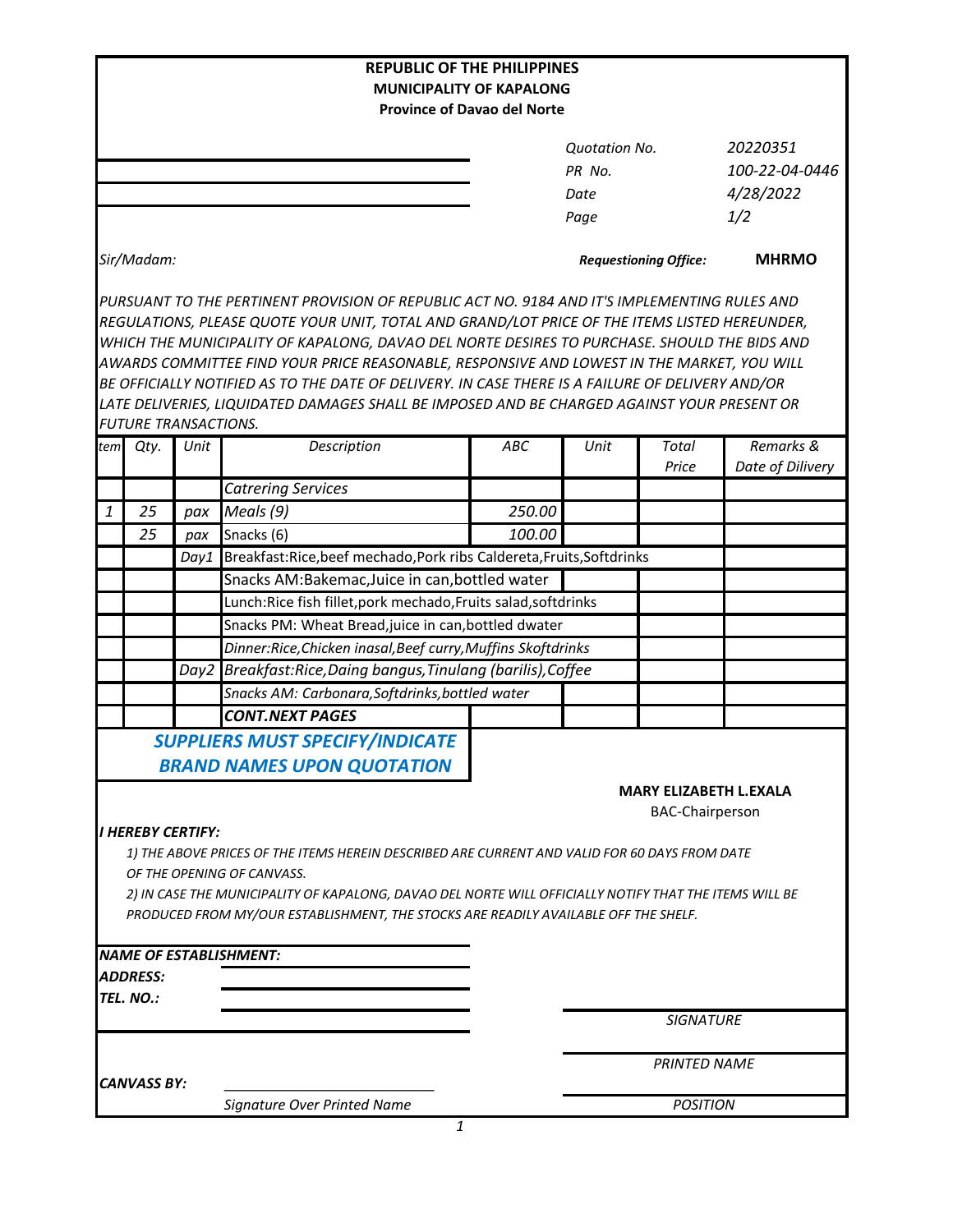| <b>REPUBLIC OF THE PHILIPPINES</b> |  |      |                                                                                                        |                                    |                                                         |                  |                               |  |  |  |
|------------------------------------|--|------|--------------------------------------------------------------------------------------------------------|------------------------------------|---------------------------------------------------------|------------------|-------------------------------|--|--|--|
| <b>MUNICIPALITY OF KAPALONG</b>    |  |      |                                                                                                        |                                    |                                                         |                  |                               |  |  |  |
|                                    |  |      |                                                                                                        | <b>Province of Davao del Norte</b> |                                                         |                  |                               |  |  |  |
|                                    |  |      |                                                                                                        |                                    | <b>Quotation No.</b>                                    |                  | 20220351                      |  |  |  |
|                                    |  |      |                                                                                                        |                                    | PR No.                                                  |                  | 100-22-04-0446                |  |  |  |
|                                    |  |      |                                                                                                        |                                    | Date                                                    |                  | 4/28/2022                     |  |  |  |
|                                    |  |      |                                                                                                        |                                    | Page                                                    |                  | 1/2                           |  |  |  |
|                                    |  |      |                                                                                                        |                                    |                                                         |                  |                               |  |  |  |
| Sir/Madam:                         |  |      |                                                                                                        |                                    | <b>Requestioning Office:</b>                            |                  | <b>MHRMO</b>                  |  |  |  |
|                                    |  |      | PURSUANT TO THE PERTINENT PROVISION OF REPUBLIC ACT NO. 9184 AND IT'S IMPLEMENTING RULES AND           |                                    |                                                         |                  |                               |  |  |  |
|                                    |  |      | REGULATIONS, PLEASE QUOTE YOUR UNIT, TOTAL AND GRAND/LOT PRICE OF THE ITEMS LISTED HEREUNDER,          |                                    |                                                         |                  |                               |  |  |  |
|                                    |  |      | WHICH THE MUNICIPALITY OF KAPALONG, DAVAO DEL NORTE DESIRES TO PURCHASE. SHOULD THE BIDS AND           |                                    |                                                         |                  |                               |  |  |  |
|                                    |  |      | AWARDS COMMITTEE FIND YOUR PRICE REASONABLE, RESPONSIVE AND LOWEST IN THE MARKET, YOU WILL             |                                    |                                                         |                  |                               |  |  |  |
|                                    |  |      | BE OFFICIALLY NOTIFIED AS TO THE DATE OF DELIVERY. IN CASE THERE IS A FAILURE OF DELIVERY AND/OR       |                                    |                                                         |                  |                               |  |  |  |
|                                    |  |      | LATE DELIVERIES, LIQUIDATED DAMAGES SHALL BE IMPOSED AND BE CHARGED AGAINST YOUR PRESENT OR            |                                    |                                                         |                  |                               |  |  |  |
| <b>FUTURE TRANSACTIONS.</b>        |  |      |                                                                                                        |                                    |                                                         |                  |                               |  |  |  |
| tem Qty.<br>No.                    |  | Unit | Description                                                                                            | ABC                                | Unit<br>Price                                           | Total<br>Price   | Remarks &<br>Date of Delivery |  |  |  |
|                                    |  |      | Lunch:Rice, Kinilaw (bariles), humba, fruits, Sofdtrinks                                               |                                    |                                                         |                  |                               |  |  |  |
|                                    |  |      | Snacks PM:Spaghhetti w/bread, juice in can, bottled water                                              |                                    |                                                         |                  |                               |  |  |  |
|                                    |  |      | Dinner:Rice, chicken tinola, Beef staek, Muffins, Sofdtrinks                                           |                                    |                                                         |                  |                               |  |  |  |
|                                    |  |      | Day3 Braek fast:Rice, pork ribbs caldereta, beef Mechado, fruits Sloftdrinks                           |                                    |                                                         |                  |                               |  |  |  |
|                                    |  |      | Snacks:Siopao,Softdrinks,bottled water                                                                 |                                    |                                                         |                  |                               |  |  |  |
|                                    |  |      | Lunch:Rice, Humba, Fish Fillet, salad macaroni, softdrinks                                             |                                    |                                                         |                  |                               |  |  |  |
|                                    |  |      | SnacksPM: Wheat bread, Juice in can, bottled water                                                     |                                    |                                                         |                  |                               |  |  |  |
|                                    |  |      | Dinner:Roice, Sweet and sour pork, beef mechado, fruits, Softdrinks                                    |                                    |                                                         |                  |                               |  |  |  |
|                                    |  |      |                                                                                                        |                                    |                                                         |                  |                               |  |  |  |
|                                    |  |      |                                                                                                        |                                    |                                                         |                  |                               |  |  |  |
|                                    |  |      | TOTAL APPROVED BUDGET CONTRACT                                                                         | 71,250.00                          |                                                         |                  |                               |  |  |  |
|                                    |  |      | SUPPLIER MUST SPECIFY/INDICATE                                                                         |                                    |                                                         |                  |                               |  |  |  |
|                                    |  |      | <b>BRAND NAMES UPON QUOTATION</b>                                                                      |                                    |                                                         |                  |                               |  |  |  |
|                                    |  |      |                                                                                                        |                                    |                                                         |                  |                               |  |  |  |
|                                    |  |      |                                                                                                        |                                    | <b>MARY ELIZABITH L.EXALA</b><br><b>BAC-Chairperson</b> |                  |                               |  |  |  |
| <b>I HEREBY CERTIFY:</b>           |  |      |                                                                                                        |                                    |                                                         |                  |                               |  |  |  |
|                                    |  |      | 1) THE ABOVE PRICES OF THE ITEMS HEREIN DESCRIBED ARE CURRENT AND VALID FOR 60 DAYS FROM DATE          |                                    |                                                         |                  |                               |  |  |  |
|                                    |  |      | OF THE OPENING OF CANVASS.                                                                             |                                    |                                                         |                  |                               |  |  |  |
|                                    |  |      | 2) IN CASE THE MUNICIPALITY OF KAPALONG, DAVAO DEL NORTE WILL OFFICIALLY NOTIFY THAT THE ITEMS WILL BE |                                    |                                                         |                  |                               |  |  |  |
|                                    |  |      | PRODUCED FROM MY/OUR ESTABLISHMENT, THE STOCKS ARE READILY AVAILABLE OFF THE SHELF.                    |                                    |                                                         |                  |                               |  |  |  |
|                                    |  |      |                                                                                                        |                                    |                                                         |                  |                               |  |  |  |
|                                    |  |      | <b>NAME OF ESTABLISHMENT:</b>                                                                          |                                    |                                                         |                  |                               |  |  |  |
| <b>ADDRESS:</b>                    |  |      |                                                                                                        |                                    |                                                         |                  |                               |  |  |  |
| TEL. NO.:                          |  |      |                                                                                                        |                                    |                                                         |                  |                               |  |  |  |
|                                    |  |      |                                                                                                        |                                    |                                                         | <b>SIGNATURE</b> |                               |  |  |  |
|                                    |  |      |                                                                                                        |                                    | <b>PRINTED NAME</b>                                     |                  |                               |  |  |  |
| <b>CANVASS BY:</b>                 |  |      |                                                                                                        |                                    |                                                         |                  |                               |  |  |  |
|                                    |  |      | Signature Over Printed Name                                                                            |                                    |                                                         | <b>POSITION</b>  |                               |  |  |  |
|                                    |  |      |                                                                                                        |                                    |                                                         |                  |                               |  |  |  |